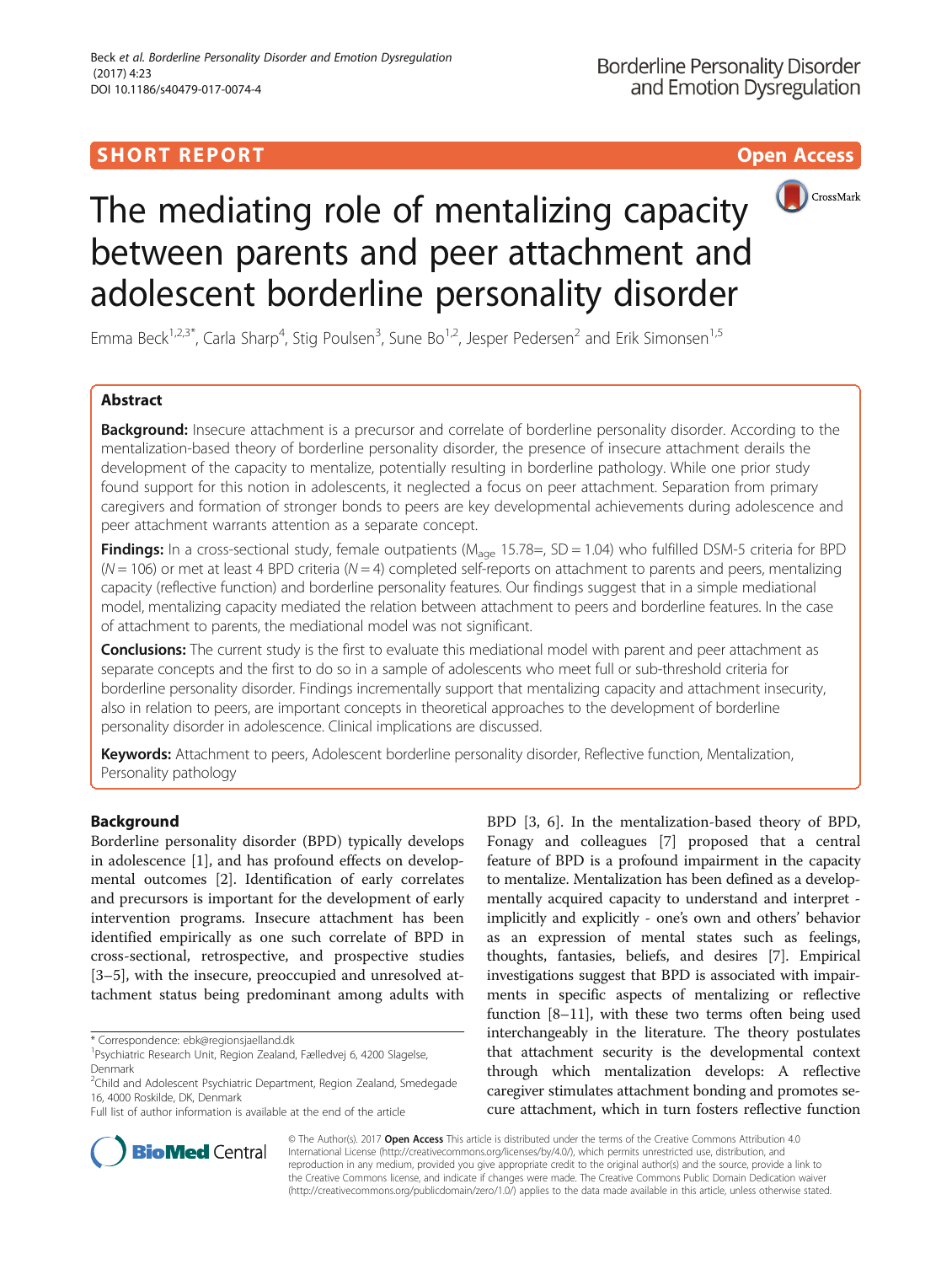and optimal socio-emotional function in the child [\[12\]](#page-3-0). In BPD, it is thought that the presence of insecure attachment derails the development of mentalizing, potentially resulting in borderline pathology.

Very few studies have investigated the links between attachment, mentalizing and borderline features in adolescents [\[8](#page-3-0), [13, 14](#page-3-0)]. To our knowledge, only Sharp and colleagues [\[15](#page-3-0)] directly investigated if mentalizing mediated the relation between attachment insecurity and borderline features and found support for this hypothesis. While important to establish proof of principle, their study neglected a focus on peer attachment. A key developmental achievement during adolescence is separation from primary caregivers and formation of stronger bonds to peers. As yet, it remains unclear how attachment to peers interrelate with mentalizing capacity in adolescent BPD. The present study builds incrementally on prior work by examining the mediating role of mentalizing in the relation between attachment to peers and parents and borderline features in a sample of adolescent BPD outpatients. More specifically, based on the literature we hypothesized that mentalizing would mediate the relationship between attachment to parents and to peers, respectively, and borderline features.

# Methods

# Participants

Data were collected at baseline in a randomized clinical trial on MBT for adolescent BPD, the M-GAB trial [[16](#page-3-0)]. One hundred and eleven outpatients were recruited from four child and adolescent psychiatric outpatient clinics, with only one male who was excluded from the subsequent analyses. One hundred and ten female participants  $(M<sub>age</sub> 15.78=, SD = 1.04)$  fulfilled DSM-5 criteria for BPD  $(N = 106)$  or met at least four BPD criteria  $(N = 4)$  using the semi-structured Childhood Interview for DSM-IV Borderline Personality Disorder (CI-BPD). For further inclusion and exclusion criteria, see Beck et al. 2016 [[16](#page-3-0)].

# Measures

The Borderline Personality Features Scale for Children (BPFS-C) [[17\]](#page-3-0) is a 24-item measure rated on a 5-point Likert scale. Crick et al. [\[17](#page-3-0)] established evidence for the construct validity and demonstrated high internal consistency. In this sample, internal consistency was good with a Cronbach's alpha of .85.

The Inventory of Parent and Peer Attachment-Revised  $(IPPA-R)$  [[18\]](#page-3-0). The IPPA-R is a 53-item measure of attachment in adolescence. It comprises two scales that measure attachment to parents and peers, respectively, and has shown good validity, reliability and psychometric properties [[18](#page-3-0)]. In this sample, internal consistency was excellent with Cronbach's alpha of .94 for IPPA-Parents and .93 for IPPA-Peers.

Reflective Function Questionnaire for Youth (RFQ-Y) is a 46-item self-report questionnaire measuring the general capacity to mentalize. It has shown good psychometric properties, including construct validity [[19](#page-3-0)]. In the present sample, internal consistency was acceptable with Cronbach's alpha of .75.

The CI-BPD was used to determine whether participants met inclusion criteria for the study ( $\geq 4$  or more criteria of BPD) [\[20\]](#page-3-0).

The Youth Self-Report (YSR) [\[21\]](#page-3-0) is a 112-item self-report measure of general psychopathology rated on a 3 point Likert scale for use with adolescents between 11 and 18 years. Total problem T-scores were used. In the present sample, internal consistency was excellent with Cronbach's alpha of .93.

# Results

# Descriptive results and bivariate relations

Descriptive statistics are presented in Table 1. As expected for a sample of adolescents who meet ≥4 criteria of BPD, participants showed clinically significant levels on the BPFS-C (i.e.  $> 65$ ; [[22](#page-3-0)]).

Pearson's correlations between key study variables are presented in Table [2](#page-2-0). These analyses revealed that more severe borderline features were significantly associated with lower mentalizing capacity, lower levels of attachment security to both parent and peers and increased level of general psychopathology. Age was not significantly related to any other variable and was therefore not included as a covariate in subsequent analyses.

# Mediational analyses

First, we conducted Preacher and Hayes' test of the indirect effect [[23](#page-3-0)] to determine if mentalizing (RFQ-Y) mediated the relation between attachment to peers (IPPA-R Peers) as the independent variable and borderline features (BPFS-C) as the dependent variable. The result indicated the presence of a significant mediational effect, with the mean of the indirect effect across all bootstrap samples estimated at 0.17 and a resulting confidence interval that did not include  $0$  (CI = 0.04 to 0.35; [\[23\]](#page-3-0)). Unstandardized path coefficients for this mediational model are presented in Table [3](#page-2-0). Multicollinearity was not a problem with a tolerance of 0.93 [[24, 25](#page-3-0)].

| <b>Table 1</b> Descriptive information for each study variable |  |  |  |
|----------------------------------------------------------------|--|--|--|
|----------------------------------------------------------------|--|--|--|

| Mean  | SD    |
|-------|-------|
| 79.79 | 12.15 |
| 52.26 | 11.81 |
| 43.24 | 9.60  |
| 6.18  | .60   |
| 73.85 | 10.90 |
| 1578  | 1 04  |
|       |       |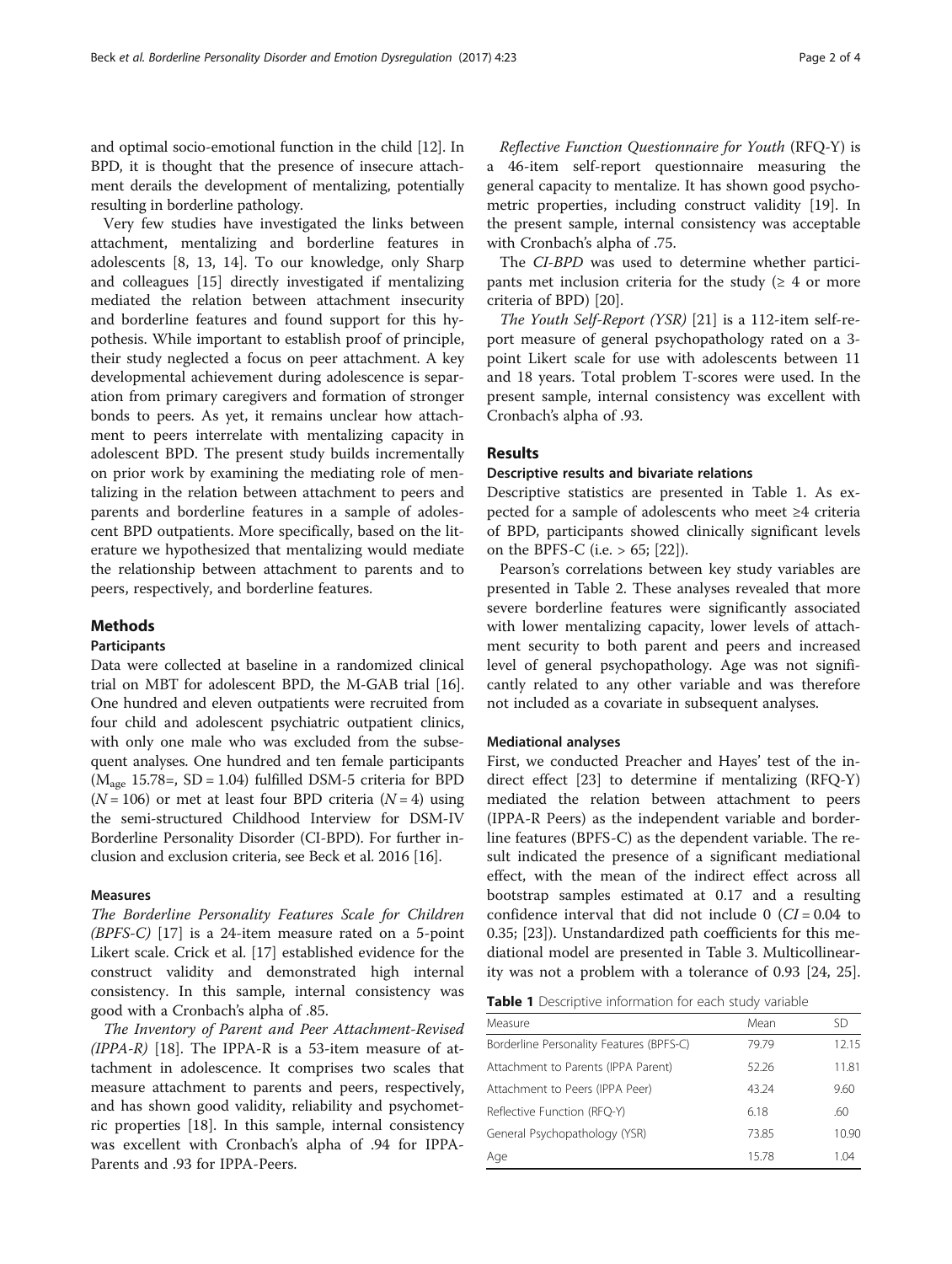|                    | <b>BPESC</b>        | <b>IPPA Parent IPPA Peer</b> |                  | RFO-Y               | YSR     |
|--------------------|---------------------|------------------------------|------------------|---------------------|---------|
| <b>IPPA Parent</b> | 329 <sup>a</sup>    |                              |                  |                     |         |
| <b>IPPA Peer</b>   | 338 <sup>a</sup>    | .387a                        |                  |                     |         |
| RFO-Y              | $-547$ <sup>a</sup> | $-.181$                      | $-269^{\rm b}$   |                     |         |
| <b>YSR</b>         | .664 <sup>a</sup>   | $351^a$                      | 254 <sup>b</sup> | $-362$ <sup>a</sup> |         |
| Age                | .001                | .026                         | $-.030$          | $-.035$             | $-.035$ |

<span id="page-2-0"></span>Table 2 Pearson correlations between key study variables

<sup>a</sup>Correlation is significant at the 0.01 level (2-tailed). <sup>b</sup>Correlation is significant at the 0.05 level (2-tailed)

In order to ensure specificity of a relation to BPD in particular, the mediational analysis was repeated with general psychopathology (externalizing and internalizing combined) as covariate. The result of this model also indicated the presence of a significant mediational effect, with the mean of the indirect effect across all bootstrap samples estimated at 0.07 and a resulting confidence interval that did not include 0  $(CI = 0.0016$  to 0.2310; [[23\]](#page-3-0)). In this model, multicollinearity was not a problem either with tolerance greater than 0.83 in all cases.

When the analysis was repeated with attachment to parents as the independent variable, the model was no longer significant with the mean of the indirect effect across all bootstrap samples estimated at 0.1 and a resulting confidence interval that did include 0  $(CI = -$ 0.008 to 0.24; [[23](#page-3-0)]). Since the cross-sectional nature of the data precludes strong conclusions about causality, we tested directionality by examining a reversed model in which the indirect effects of mentalizing capacity on borderline features were explored using attachment insecurity to peers as the mediator. This model did not confirm the mediating effect of attachment insecurity to peers on the relation between mentalizing and borderline features, with the mean of the indirect effect across all bootstrap samples estimated at −0.94 and a confidence interval that included 0 ( $CI = -3.57$  to 0.19). In all the conducted mediational analyses, 1000 bootstrap samples were drawn.

Table 3 Mediational model of the effect of attachment to Peers on borderline features through reflective function

| Path                                                   | Coefficient SE |      | n    |
|--------------------------------------------------------|----------------|------|------|
| Model 1                                                |                |      |      |
| A. IV IPPA-Peers to Mediator RFO-Y                     | $-.02$         | .007 | -02  |
| B. Mediator RFO-Y to DV Borderline<br>Features         | $-10.36$       | 1.86 | .000 |
| C. Total Effect: IPPA-Peers to Borderline<br>Features  | .39            | .13  | 004  |
| C. Direct Effect: IPPA-Peers to Borderline<br>Features | -22.           | -12  | -06  |

IV Independent Variable. DV Dependent Variable. Coefficient Unstandardized path coefficient. SE Standard error. IPPA-Peers The Inventory of Parent and Peer Attachment - Revised (IPPA-R) for children. RFQ-Y the Reflective Function Questionnaire for Youths (RFQY)

# Conclusions

The aim of this study was to further evaluate the hypothesis that attachment security relates to borderline features via mentalizing capacity. While one prior study found support for this notion, this is the first study to evaluate these links for peer attachment and the first to do so in a sample of adolescents with borderline pathology. Findings support that attachment to peers is significantly related to borderline features through mentalizing as a mediator.

In adolescence, peer relationships gradually take on qualities of adult reciprocal attachment relationships and move up the attachment hierarchy [\[26, 27\]](#page-3-0) possibly serving as an important developmental link between the parent-child and later adult romantic attachment relationships [[28\]](#page-3-0). Studies suggest that in general, adolescent attachment security is linked to mental health [[26\]](#page-3-0), and that attachment to peers may play a particular important role [[27\]](#page-3-0), also in relation to borderline pathology [\[14](#page-3-0)]. A clinical implication of this study for the treatment of adolescent BPD may be the possible benefits of targeting mentalizing specifically in the context of reciprocal peer relationships, be it in the here-and-now of group psychotherapy [\[16](#page-3-0)] or in relation to peer relationships external to the treatment context.

The relatively high degree of homogeneity of the sample and resulting low variance in the target variables may explain why mentalizing was not a significant mediator between attachment to parents and borderline features. Future research would benefit from including participants with low BPD features to increase variance. Concerning the difference found between parents and peers, the direct relation between RFQ-Y and IPPA-Parents is significant with an effect size only a little lower than the one found for IPPA-Peers (−.18 vs. -.27). One possible explanation for this weaker association is that a large proportion of the RFQ-Y items specifically describe the relationship between the self and "people", i.e. "I get confused when people talk about their feelings." "People" as a concept may be closer in meaning to the relatively non-specific concept of "friends" used in IPPA-Peer compared to the concept of "parents" in IPPA-Parents, and thereby the aspects of mentalizing measured by the RFQ-Y may be stronger associated with peer attachment contexts than with caregiver-attachment contexts.

Important limitations of this study include: 1) All measures are based on self-report and therefore subject to shared method variance, and 2) The design is crosssectional and correlational in nature and therefore conclusions about causation are unwarranted. Despite these limitations, findings incrementally support that mentalizing capacity and attachment insecurity, also in relation to peers, are important concepts in theoretical approaches to the development of BPD in adolescence.